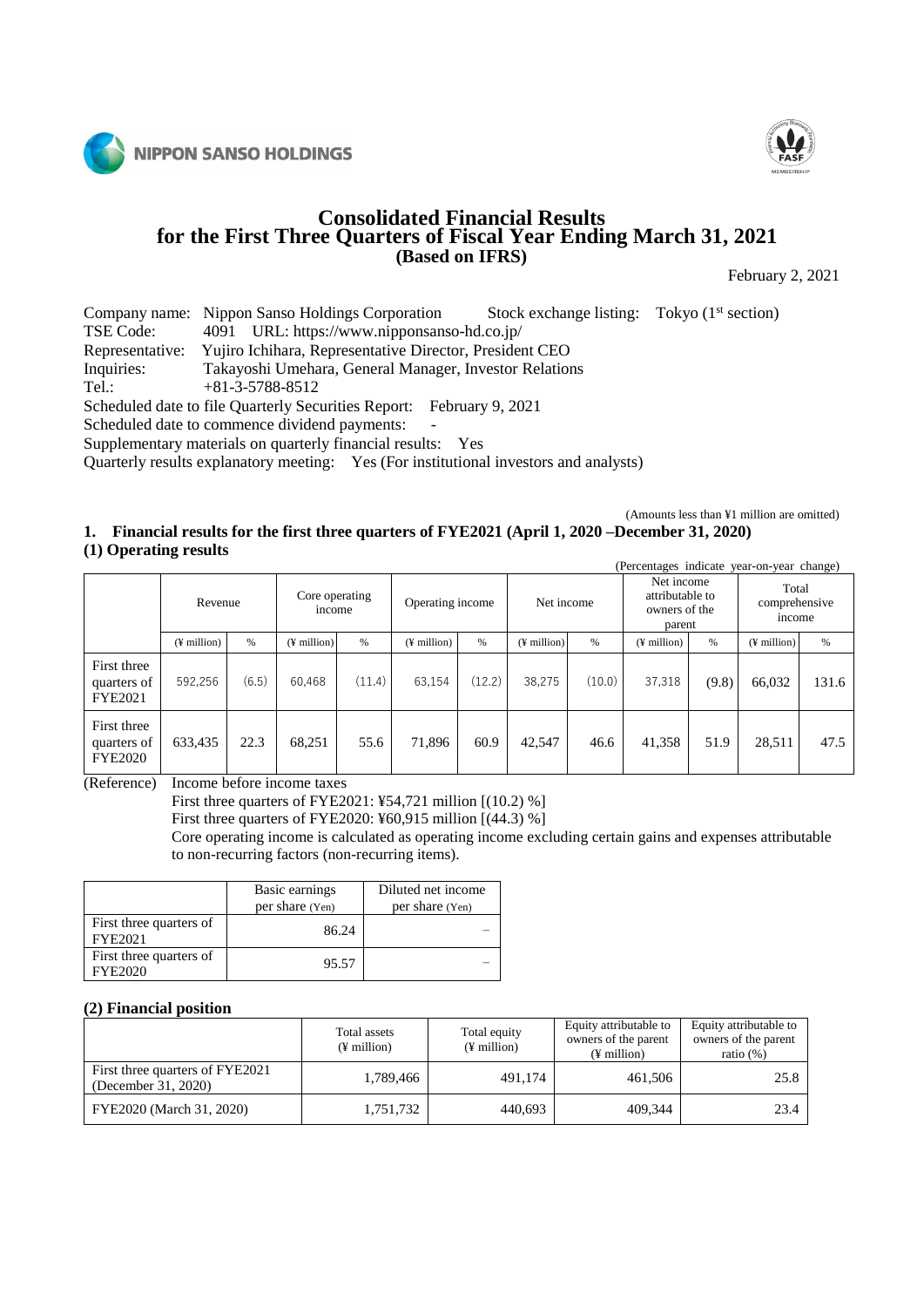## **2. Dividends**

|                       | <b>Annual Dividend</b>  |                         |                       |             |       |  |  |  |  |
|-----------------------|-------------------------|-------------------------|-----------------------|-------------|-------|--|--|--|--|
|                       | End of $1st$<br>quarter | End of $2nd$<br>quarter | End of 3rd<br>quarter | Term<br>end | Total |  |  |  |  |
|                       | (Yen)                   | (Yen)                   | (Yen)                 | (Yen)       | (Yen) |  |  |  |  |
| <b>FYE2020</b>        | -                       | 14.00                   |                       | 14.00       | 28.00 |  |  |  |  |
| <b>FYE2021</b>        | –                       | 14.00                   | –                     |             |       |  |  |  |  |
| <b>FYE2021</b> (est.) |                         |                         |                       | 14.00       | 28.00 |  |  |  |  |

Note: No revisions have been made to recently announced forecasts.

# **3. Forecasts for business operations for FYE2021 full term (April 1, 2020 – March 31, 2021)**

|           | (Percentages indicate year-on-year change) |       |                          |       |                   |       |                         |       |                                                       |       |                       |
|-----------|--------------------------------------------|-------|--------------------------|-------|-------------------|-------|-------------------------|-------|-------------------------------------------------------|-------|-----------------------|
|           | Revenue                                    |       | Core operating<br>income |       | Operating income  |       | Net income              |       | Net income<br>attributable to owners<br>of the parent |       | Basic                 |
|           |                                            |       |                          |       |                   |       |                         |       |                                                       |       | earnings<br>per share |
|           | $($ ¥ million $)$                          | %     | (¥ million)              | %     | $($ ¥ million $)$ | %     | $(\frac{1}{2})$ million | %     | $($ <del>i</del> million $)$                          | %     | (Yen)                 |
| Full term | 802,000                                    | (5.7) | 83,000                   | (8.1) | 84,600            | (9.9) | 49,600                  | (9.9) | 48,100                                                | (9.8) | 111.15                |

Note: Revisions have been made to recently announced forecasts: Yes

(Reference) Income before income taxes

FYE2021 full term: ¥ 72,900million [(7.9) %]

## **\* Notes**

(1) Changes in significant subsidiaries during the nine months ended Dec.31, 2020: None

(Transfer of specified subsidiaries resulting in changes in the scope of consolidation)

- (2) Changes in accounting policies, changes in financial forecasts
	- 1. Changes in accounting policies required by IFRS: None
	- 2. Changes in accounting policies other than 1.: None
	- 3. Changes in accounting estimates: None
- (3) Number of outstanding shares (common shares)

| 1. Number of outstanding shares at the end of  | As of             | 433,092,837 | As of             | 433,092,837 |
|------------------------------------------------|-------------------|-------------|-------------------|-------------|
| the period (including treasury stock)          | Dec.31, 2020      | shares      | Mar. 31, 2020     | shares      |
| 2. Number of treasury stocks at the end of the | As of             | 341.763     | As of             | 339,139     |
| period                                         | Dec.31, 2020      | shares      | Mar. 31, 2020     | shares      |
| 3. Average number of shares during the period  | Nine months ended | 432,752,699 | Nine months ended | 432,755,895 |
| (quarterly cumulative)                         | Dec.31, 2020      | shares      | Sep. 30, 2019     | shares      |

\* Quarterly financial reports are out of the scope of quarterly review by certified public accountants or audit corporations.

\* Explanation on the appropriate use of the forecasts of financial results and other comments

 The forward-looking statements such as the forecasts of financial results stated in this document are based on the information currently available to the Company and certain assumptions that the Company judges as rational. The Company is under no obligation to guarantee their achievement. Actual financial results may vary significantly due to various reasons. For details on the assumptions of the forecasts and related matters, please see page 6, "(3) Explanation concerning predictive information such as forecasts for business operations" in "1. General information relating to the first three quarters results."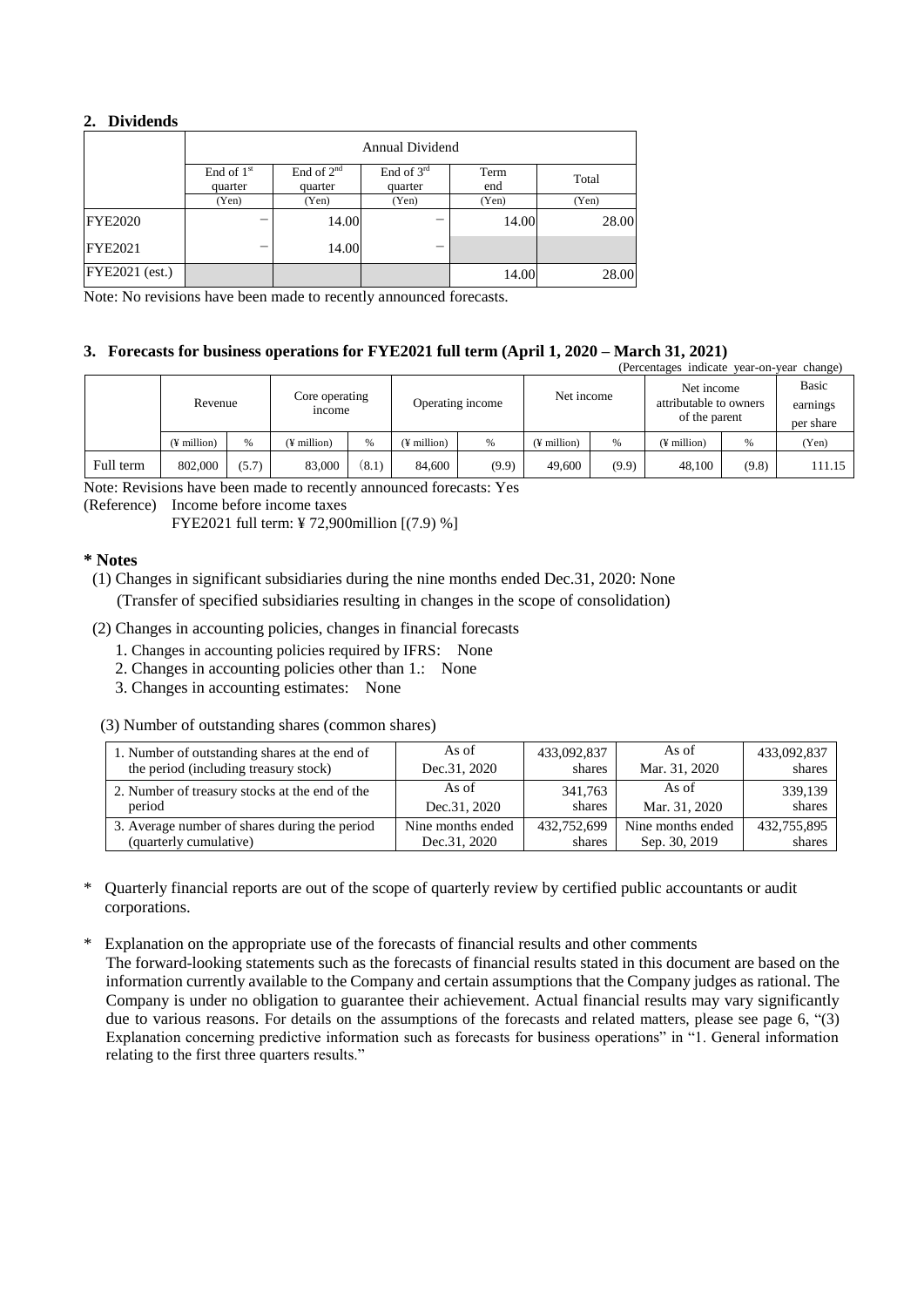# **Contents**

| (2) Condensed Consolidated Statement of Profit or Loss and Condensed Consolidated Statement of |  |
|------------------------------------------------------------------------------------------------|--|
|                                                                                                |  |
|                                                                                                |  |
|                                                                                                |  |
|                                                                                                |  |
|                                                                                                |  |
|                                                                                                |  |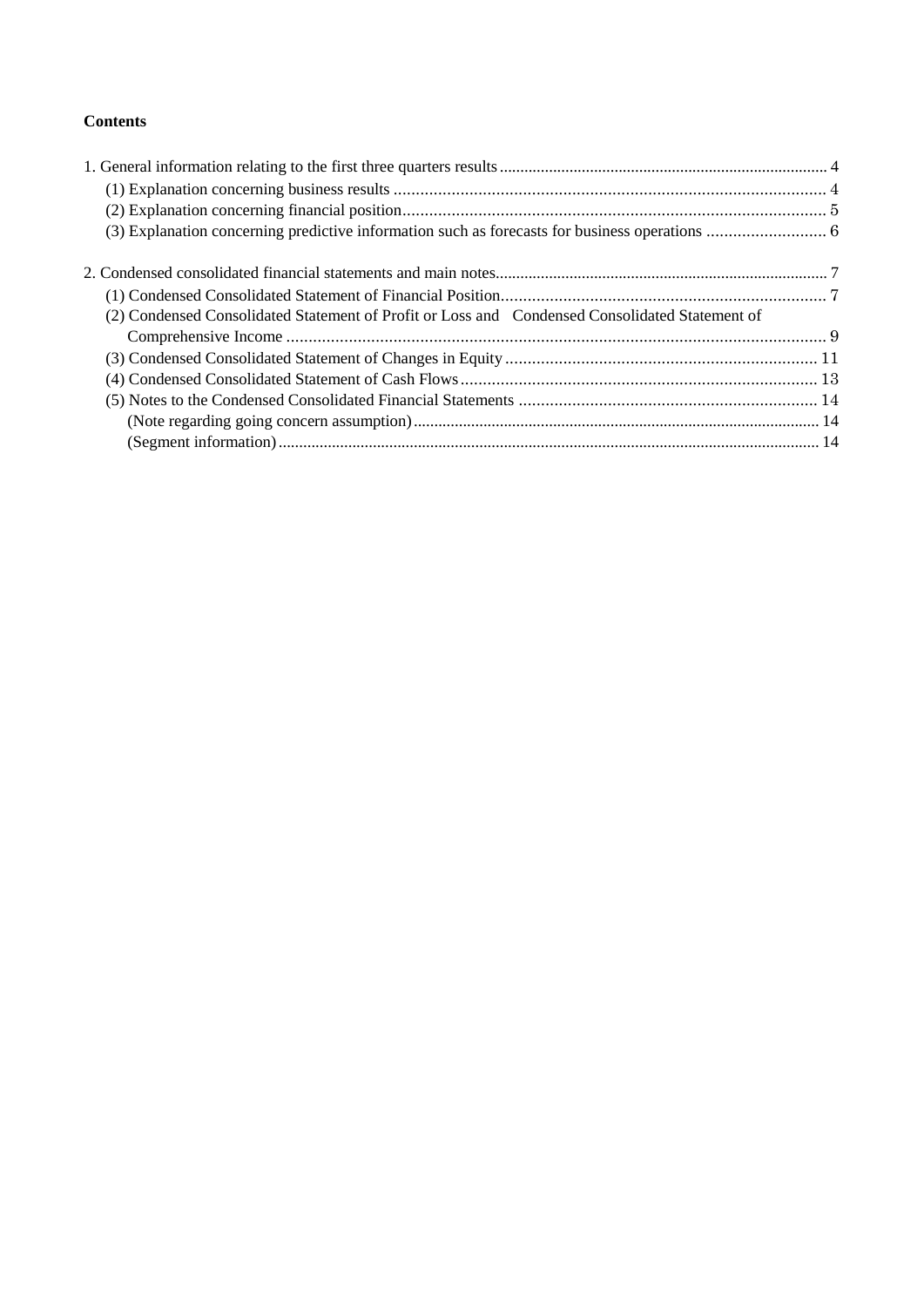### <span id="page-3-0"></span>**1. General information relating to the first three quarters results**

# <span id="page-3-1"></span>**(1) Explanation concerning business results**

### **General overview**

The business environment surrounding the Nippon Sanso Holdings Group (NSHD Group) in the first three quarters of the fiscal year under review (from April 1, 2020 to December 31, 2020) was as follows. In the first quarter (from April 1, 2020 to June 30, 2020), the global COVID-19 pandemic caused a drastic economic downturn and decline in demand in the countries and regions the NSHD Group has entered, and production activity in the manufacturing sector rapidly decelerated and became stagnant. However, from the start of the second quarter (from July 1, 2020 to September 30, 2020), signs of overall recovery have begun to emerge. The trend in shipments of air separation gases (oxygen, nitrogen, and argon) has been gradually recovering even in the third quarter (from October 1, 2020 to December 31, 2020), but these shipments have decreased sharply in comparison to the previous fiscal year.

Against this backdrop, the NSHD Group achieved the following results for the first three quarters of the fiscal year under review. Revenue on a consolidated basis decreased 6.5% year on year to ¥592,256 million, core operating income decreased 11.4% to ¥60,468 million, operating income decreased 12.2% to ¥63,154 million and net income attributable to owners of the parent decreased 9.8% to ¥37,318 million.

Core operating income is calculated as operating income excluding certain gains and expenses attributable to non-recurring factors (non-recurring items).

A breakdown of business performance by reportable segment is as follows. Segment income represents core operating income.

## ① **Gas Business in Japan**

In the industrial gas-related business, revenue from air separation gases, a core product, decreased sharply year on year, mainly due to sluggish production activity in relevant industries. Meanwhile, in the electronics-related field, revenue from electronic materials gases were mostly on a par with the previous fiscal year. In equipment and installation, revenue rose substantially in the electronics-related field. However, there was a large year-on-year decline in revenue primarily in welding and cutting equipment for metal processing

As a result, in the Gas Business in Japan, revenue decreased 6.9 % year on year to ¥242,216 million, while segment income declined 4.2 % to ¥19,127 million.

#### ② **Gas Business in the United States**

In the industrial-gas related business, revenue from air separation gases, a core product, decreased sharply year on year, primarily for packaged and bulk gases. In the on-site business, revenue declined year on year due to the impact of lower demand from gas customers. In equipment and installation, electronics-related revenue increased, but revenue from welding and cutting equipment for metal processing decreased sharply, due partly to the voluntary suspension of business activities at retail stores in the relevant states.

As a result, in the Gas Business in the United States, revenue decreased 6.4 % year on year to ¥139,385 million and segment income decreased 4.2 % to ¥16,077 million.

## ③ **Gas Business in Europe**

Demand for packaged and bulk gases decreased sharply due to stagnation in production activity as a whole in the key regions Iberia (Spain and Portugal), Germany, and Italy. In equipment and installation, demand decreased substantially, mainly for welding and cutting equipment for metal processing.

As a result, in the Gas Business in Europe, revenue decreased 7.5 % year on year to ¥115,938 million and segment income decreased 24.1% to ¥14,590million.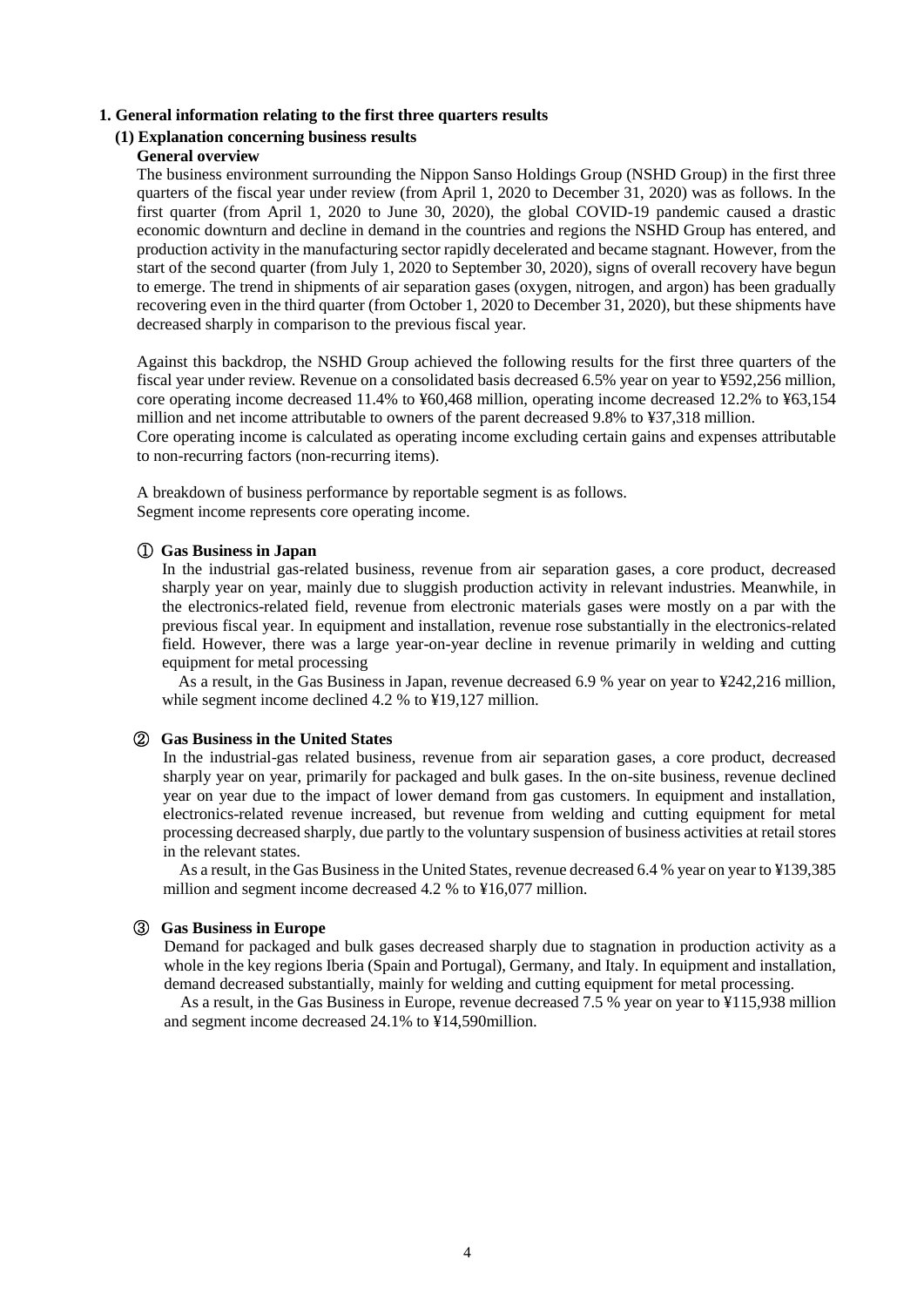### ④ **Gas Business in Asia & Oceania**

In the industrial gas-related business, revenue from air separation gases, a core product, decreased sharply due to the impact of city lockdowns in countries and regions such as the Philippines and stagnant production activity in the manufacturing sector. In LPG, unit sales prices fell due to lower contract prices in purchasing, but shipments in Australia were solid. In the electronics-related business, shipments were favorable for electronic materials gases in East Asia. In equipment and installation, demand decreased sharply, mainly reflecting a decrease in spot projects in Singapore, as well as the absence of an installation project in Taiwan, and lower demand for welding and cutting equipment for metal processing.

As a result, in the Gas Business in Asia & Oceania, revenue decreased 2.6% year on year to ¥77,079 million and segment income decreased 0.4 % to ¥8,114 million.

## ⑤ **Thermos Business**

In the Thermos Business, revenue from portable mugs, a core product, decreased sharply in Japan, as revenue was heavily impacted by the loss of sales opportunities associated with the leisure season. These sales opportunities were lost because of restrictions on going outdoors and the voluntary suspension of business activities in the first quarter of the fiscal year. Meanwhile, sales volume of frying pans and tumblers increased substantially in connection with the widespread adoption of new lifestyles where consumers spend longer periods of time at home. Overseas, sales volume decreased in response to the impact of business slowdowns in various regions.

As a result, in the Thermos Business, revenue decreased 11.2 % year on year to ¥17,635 million, and segment income fell 41.3 % to ¥3,556 million.

## <span id="page-4-0"></span>**(2) Explanation concerning financial position**

Total assets amounted to ¥1,789,466 million as of December 31, 2020, an increase of ¥37,733 million from March 31, 2020. Due to the impact of foreign exchange rates, total assets were stated ¥34.4 billion higher than they otherwise would have been reported. This mainly reflected foreign exchange rate changes such as the yen's appreciation of ¥5.33 against the U.S. dollar and the yen's depreciation of ¥7.40 against the euro as of December 31, 2020, compared with the rates as of March 31, 2020.

#### [Assets]

Total current assets were ¥374,527 million, an increase of ¥7,225 million from March 31, 2020. The main changes were an increase in inventories and a decrease in trade receivables.

Total non-current assets were ¥1,414,938 million, an increase of ¥30,508 million from March 31, 2020, mainly due to increases in goodwill and other financial assets.

#### [Liabilities]

Total current liabilities were ¥333,411 million, an increase of ¥1,507 million from March 31, 2020. This result mainly reflected an increase in bonds and borrowings, and a decrease in other financial liabilities.

Total non-current liabilities were ¥964,881 million, a decrease of ¥14,254 million from March 31, 2020. This result mainly reflected an increase in deferred tax liabilities and a decrease in bonds and borrowings.

#### [Equity]

Total equity amounted to ¥491,174 million, an increase of ¥50,480 million from March 31, 2020. The main changes were an increase due to the recording of net income attributable to owners of the parent, retained earnings paid as dividends, and an increase in exchange differences on translation of foreign operations.

The equity attributable to owners of the parent ratio stood at 25.8%, up 2.4 percentage points from the previous fiscal year-end.

#### (Cash flow analysis)

(Cash flow from operating activities)

Net cash provided by operating activities amounted to ¥88,569 million. The main components were profit before income taxes, depreciation and amortization, and income taxes refund (paid).

#### (Cash flow from investing activities)

Net cash used in investing activities was ¥44,153 million. The main use of cash was for the purchase of property, plant and equipment.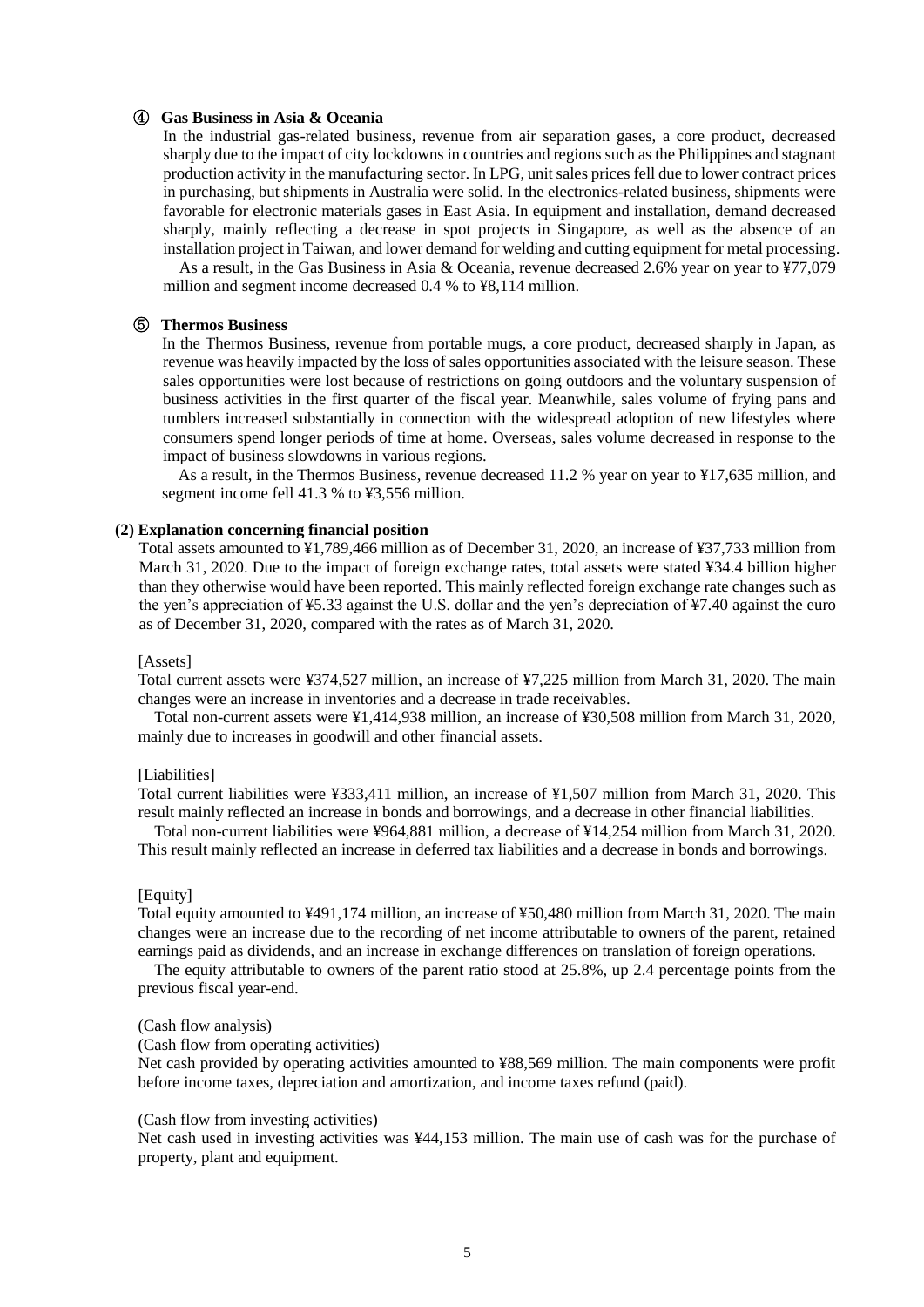(Cash flow from financing activities)

Net cash used in financing activities was ¥52,021 million. Principal factors behind this result included repayments of long-term borrowings, proceeds from long-term borrowings, and dividends paid.

As a result of the Company's operating, investing and financing activities, the balance of cash and cash equivalents at end of fiscal year, after accounting for the effects of exchange rates, was ¥95,670 million as of December 31, 2020.

## <span id="page-5-0"></span>**(3) Explanation concerning predictive information such as forecasts for business operations**

 The Company has revised its consolidated earnings forecasts for the full term of fiscal year under review, ending March 31, 2021. For details, please see the press release titled "Notice Regarding Earnings Forecast Revisions" issued today (February 2, 2021).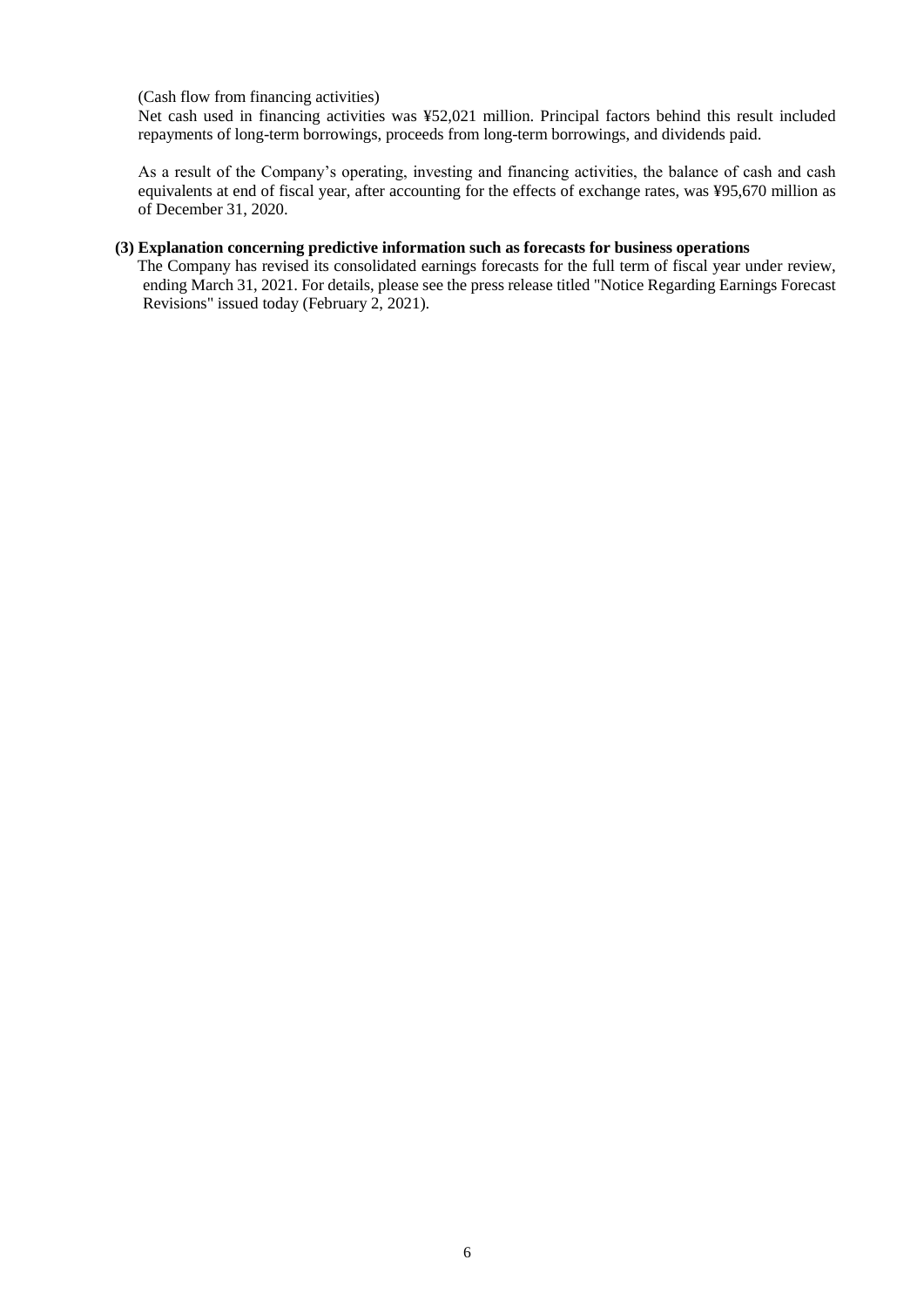## <span id="page-6-0"></span>**2. Condensed consolidated financial statements and main notes**

## <span id="page-6-1"></span>**(1) Condensed Consolidated Statement of Financial Position**

|                                                   |                     | (Millions of yen)   |
|---------------------------------------------------|---------------------|---------------------|
|                                                   | As of Mar. 31, 2020 | As of Dec. 31, 2020 |
| <b>Assets</b>                                     |                     |                     |
| Current assets:                                   |                     |                     |
| Cash and cash equivalents                         | 100,005             | 95,670              |
| Trade receivables                                 | 179,243             | 179,744             |
| Inventories                                       | 65,886              | 73,904              |
| Other financial assets                            | 7,147               | 7,331               |
| Other current assets                              | 15,020              | 17,876              |
| Total current assets                              | 367,302             | 374,527             |
| Non-current assets:                               |                     |                     |
| Plant, property and equipment:                    | 655,195             | 656,617             |
| Goodwill                                          | 419,290             | 437,682             |
| Intangible assets                                 | 232,077             | 233,145             |
| Investments accounted for using the equity method | 32,065              | 33,538              |
| Other financial assets                            | 38,834              | 46,730              |
| Retirement benefit asset                          | 1,358               | 1,378               |
| Other non-current assets                          | 971                 | 1,342               |
| Deferred tax assets                               | 4,637               | 4,504               |
| Total non-current assets                          | 1,384,430           | 1,414,938           |
| <b>Total assets</b>                               | 1,751,732           | 1,789,466           |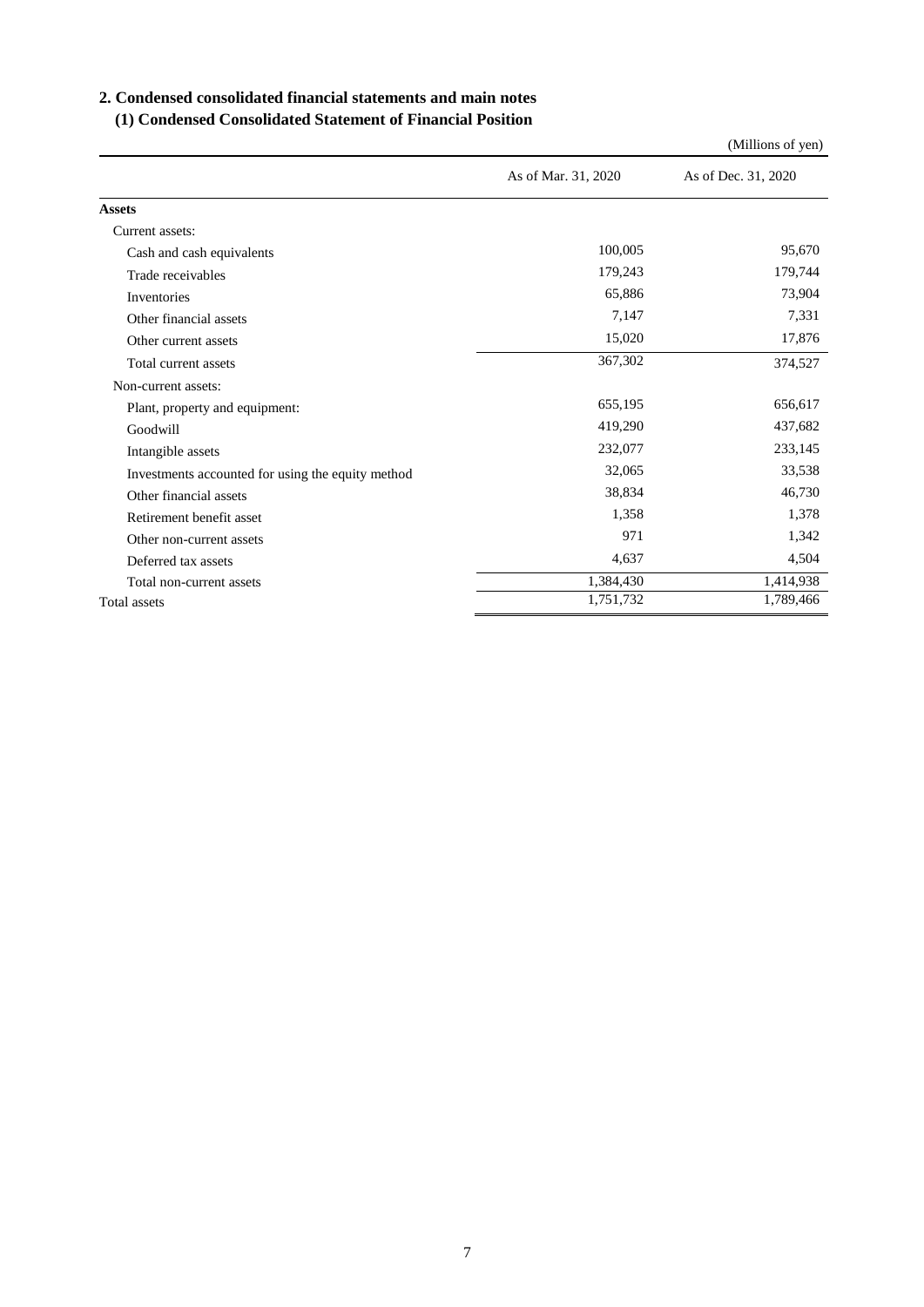|                                               | As of Mar. 31, 2020 | As of Dec. 31, 2020 |
|-----------------------------------------------|---------------------|---------------------|
| Liabilities and equity                        |                     |                     |
| <b>Liabilities</b>                            |                     |                     |
| Current liabilities:                          |                     |                     |
| Trade payables                                | 93,885              | 90,814              |
| Bonds and borrowings                          | 154,980             | 159,989             |
| Income taxes payable                          | 8,331               | 7,388               |
| Other financial liabilities                   | 51,525              | 48,140              |
| Allowance                                     | 375                 | 370                 |
| Other current liabilities                     | 22,805              | 26,707              |
| Total current liabilities                     | 331,903             | 333,411             |
| Non-current liabilities:                      |                     |                     |
| Bonds and borrowings                          | 807,611             | 783,779             |
| Other financial liabilities                   | 29,171              | 28,717              |
| Retirement benefit liabilities                | 12,952              | 13,754              |
| Allowance                                     | 3,281               | 3,425               |
| Other non-current liabilities                 | 20,282              | 18,932              |
| Deferred tax liabilities                      | 105,835             | 116,270             |
| Total non-current liabilities                 | 979,135             | 964,881             |
| <b>Total liabilities</b>                      | 1,311,038           | 1,298,292           |
| Equity                                        |                     |                     |
| Share capital                                 | 37,344              | 37,344              |
| Capital surplus                               | 56,387              | 56,017              |
| Treasury stock                                | (268)               | (272)               |
| Retained earnings                             | 379,322             | 404,410             |
| Other components of equity                    | (63, 441)           | (35,994)            |
| Total equity attributable to owners of parent | 409,344             | 461,506             |
| Non-controlling interests                     | 31,349              | 29,667              |
| Total equity                                  | 440,693             | 491,174             |
| Total liabilities and equity                  | 1,751,732           | 1,789,466           |

(Millions of yen)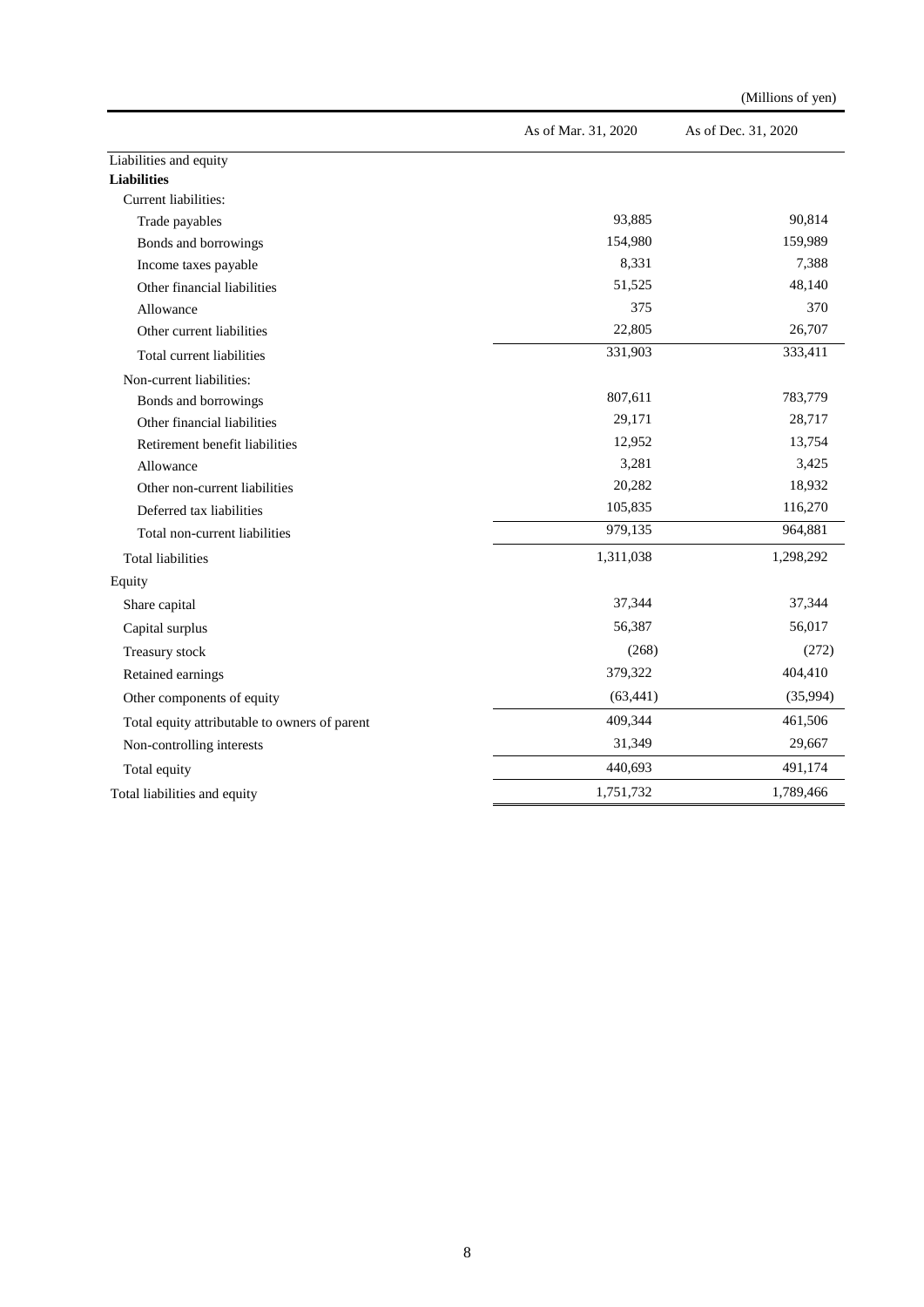## <span id="page-8-0"></span>**(2) Condensed Consolidated Statement of Profit or Loss and Condensed Consolidated Statement of Comprehensive Income (Consolidated Financial Results for the Cumulative Third Quarter)**

## **Condensed Consolidated Statement of Profit or Loss (Consolidated Financial Results for the Cumulative Third Quarter)**

|                                                                         |                   | (Millions of yen) |
|-------------------------------------------------------------------------|-------------------|-------------------|
|                                                                         | Nine months ended | Nine months ended |
|                                                                         | Dec.31, 2019      | Dec.31, 2020      |
| Revenue                                                                 | 633,435           | 592,256           |
| Cost of sales                                                           | (388, 228)        | (363,025)         |
| Gross profit                                                            | 245,207           | 229,230           |
| Selling, general and administrative expenses                            | (181, 013)        | (171, 588)        |
| Other operating income                                                  | 9,685             | 3,223             |
| Other operating expense                                                 | (4,212)           | (1,881)           |
| Share of profit of investments accounted for using the equity<br>method | 2,228             | 4,171             |
| Operating profit                                                        | 71,896            | 63,154            |
| Finance income                                                          | 1,021             | 1,102             |
| Finance costs                                                           | (12,002)          | (9, 535)          |
| Profit before income taxes                                              | 60,915            | 54,721            |
| Income taxes                                                            | (18, 368)         | (16, 446)         |
| Profit                                                                  | 42,547            | 38,275            |
| Profit attributable to:                                                 |                   |                   |
| Owners of parent                                                        | 41,358            | 37,318            |
| Non-controlling interests                                               | 1,189             | 956               |
| Earnings per share                                                      |                   |                   |
| Basic earnings per share (Yen)                                          | 95.57             | 86.24             |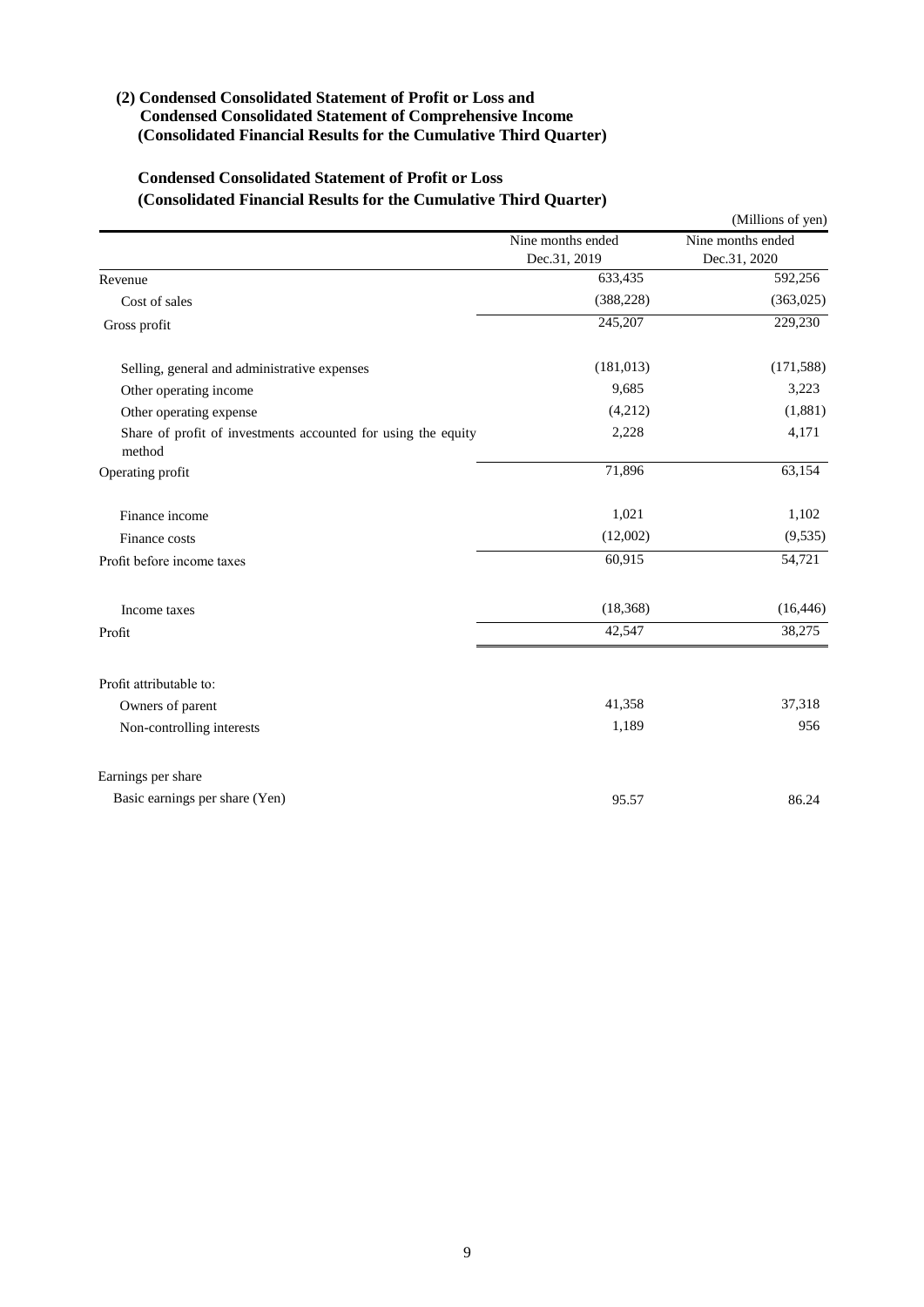# **Condensed Consolidated Statement of Comprehensive Income (Consolidated Financial Results for the Cumulative Third Quarter)**

|                                                                        |                   | (Millions of yen) |
|------------------------------------------------------------------------|-------------------|-------------------|
|                                                                        | Nine months ended | Nine months ended |
|                                                                        | Dec.31, 2019      | Dec.31, 2020      |
| Profit                                                                 | 42,547            | 38,275            |
| Other comprehensive income:                                            |                   |                   |
| Items that will not be reclassified to profit or loss                  |                   |                   |
| Financial assets measured at fair value                                | 453               | 5,417             |
| through other comprehensive income                                     |                   |                   |
| Remeasurements of defined benefit plans                                | (10)              | (17)              |
| Share of other comprehensive income of investments accounted           | 9                 | (33)              |
| for using the equity method                                            |                   |                   |
| Total of items that will not be reclassified to profit or loss         | 452               | 5,366             |
| Items that may be reclassified subsequently to profit or loss          |                   |                   |
| Exchange differences on translation of foreign operations              | (12,600)          | 22,531            |
| Effective portion of net change in fair value of cash flow hedges      | 40                | 131               |
| Share of other comprehensive income of investments accounted           | (1,928)           | (272)             |
| for using the equity method                                            |                   |                   |
| Total of items that may be reclassified subsequently to profit or loss | (14, 488)         | 22,390            |
| Total other comprehensive income                                       | (14,035)          | 27,756            |
| Comprehensive income                                                   | 28,511            | 66,032            |
| Comprehensive income attributable to:                                  |                   |                   |
| Owners of parent                                                       | 27,483            | 64,767            |
| Non-controlling interests                                              | 1,027             | 1,264             |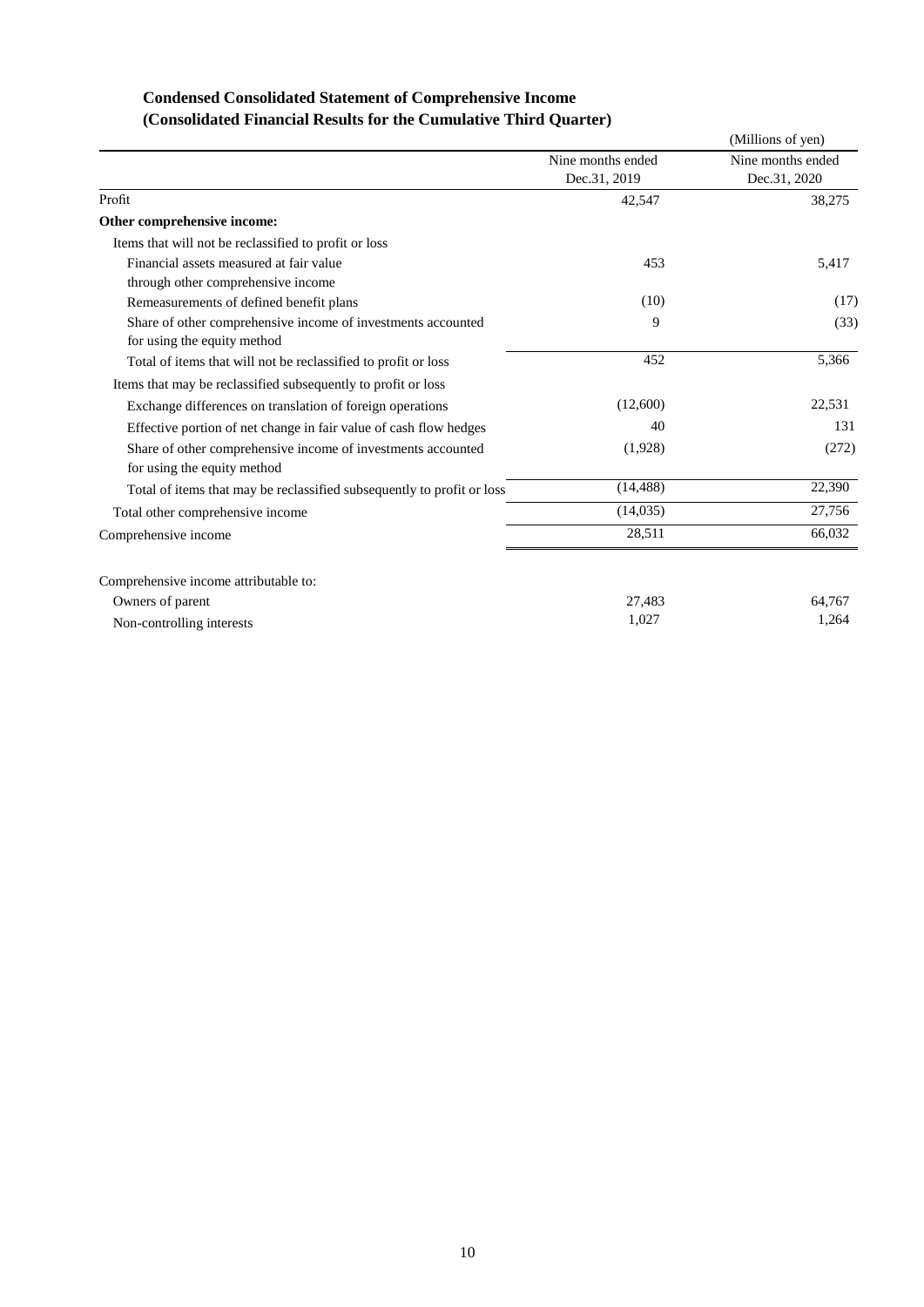# <span id="page-10-0"></span>**(3) Condensed Consolidated Statement of Changes in Equity**

| First three quarters of FYE2020 (April 1, 2019 to December 31, 2019) | Share capital | Capital<br>surplus | Treasury<br>stock | (Millions of yen)<br>Retained<br>earnings |
|----------------------------------------------------------------------|---------------|--------------------|-------------------|-------------------------------------------|
| Balance at April 1, 2019                                             | 37,344        | 53,116             | (261)             | 339,393                                   |
| Profit                                                               |               |                    |                   | 41,358                                    |
| Other comprehensive income                                           |               |                    |                   |                                           |
| Comprehensive income                                                 | -             |                    | -                 | 41,358                                    |
| Purchase of treasury stock                                           |               |                    | (6)               |                                           |
| Disposal of treasury stock                                           |               | $\mathbf{0}$       | $\mathbf{0}$      |                                           |
| Dividends                                                            |               |                    |                   | (11,688)                                  |
| Changes in ownership interest in subsidiaries                        |               | $\Omega$           |                   |                                           |
| Business combinations or business divestitures                       |               | 4,333              |                   |                                           |
| Transfer from other components of<br>equity to retained earnings     |               |                    |                   | 523                                       |
| Change in scope of consolidation                                     |               |                    |                   | 12                                        |
| Other changes                                                        |               |                    |                   |                                           |
| Total transactions with owners                                       |               | 4,334              | (6)               | (11, 152)                                 |
| Balance at December 31, 2019                                         | 37,344        | 57,450             | (267)             | 369,599                                   |

# **First three quarters of FYE2020 (April 1, 2019 to December 31, 2019)**

|                                                                     | Other components of equity                                                        |                                                                                        |                                                                                              |                                               |                          |                                                           |                                  |                    |
|---------------------------------------------------------------------|-----------------------------------------------------------------------------------|----------------------------------------------------------------------------------------|----------------------------------------------------------------------------------------------|-----------------------------------------------|--------------------------|-----------------------------------------------------------|----------------------------------|--------------------|
|                                                                     | Exchange<br>differences<br>$_{\rm on}$<br>translation<br>of foreign<br>operations | Effective<br>portion<br>of net<br>change in<br>fair value<br>of cash<br>flow<br>hedges | Financial<br>assets<br>measured at<br>fair value<br>through other<br>comprehensive<br>income | Remeasurements<br>of defined<br>benefit plans | Total                    | Total<br>equity<br>attributable<br>to owners<br>of parent | Non-<br>controlling<br>interests | Total<br>equity    |
| Balance at April 1,<br>2019                                         | (33, 440)                                                                         | (39)                                                                                   | 10,488                                                                                       |                                               | (22,991)                 | 406,602                                                   | 29,251                           | 435,854            |
| Profit<br>Other comprehensive<br>income                             | (14,358)                                                                          | 40                                                                                     | 453                                                                                          | (10)                                          | (13, 874)                | 41,358<br>(13, 874)                                       | 1,189<br>(161)                   | 42,547<br>(14,035) |
| Comprehensive<br>income                                             | (14, 358)                                                                         | 40                                                                                     | 453                                                                                          | (10)                                          | (13, 874)                | 27,483                                                    | 1,027                            | 28,511             |
| Purchase of treasury<br>stock                                       |                                                                                   | $\overline{\phantom{0}}$                                                               | $\overline{\phantom{0}}$                                                                     |                                               |                          | (6)                                                       |                                  | (6)                |
| Disposal of treasury<br>stock                                       |                                                                                   | -                                                                                      |                                                                                              |                                               | $\overline{\phantom{0}}$ | $\boldsymbol{0}$                                          |                                  | $\boldsymbol{0}$   |
| Dividends<br>Changes in                                             |                                                                                   |                                                                                        |                                                                                              |                                               | -                        | (11,688)                                                  | (674)                            | (12, 363)          |
| ownership interest in<br>subsidiaries                               |                                                                                   |                                                                                        |                                                                                              |                                               |                          | $\boldsymbol{0}$                                          | (92)                             | (91)               |
| <b>Business</b><br>combinations or<br>business divestitures         |                                                                                   |                                                                                        |                                                                                              |                                               |                          | 4,333                                                     | 1,961                            | 6,294              |
| Transfer from other<br>components of equity<br>to retained earnings |                                                                                   |                                                                                        | (534)                                                                                        | 10                                            | (523)                    |                                                           |                                  |                    |
| Change in scope of<br>consolidation                                 |                                                                                   | $\overline{\phantom{0}}$                                                               |                                                                                              |                                               |                          | 12                                                        |                                  | 12                 |
| Other changes                                                       |                                                                                   |                                                                                        |                                                                                              |                                               |                          |                                                           | (233)                            | (233)              |
| <b>Total transactions</b><br>with owners                            | $\overline{\phantom{m}}$                                                          | $\overline{a}$                                                                         | (534)                                                                                        | 10                                            | (523)                    | (7, 347)                                                  | 959                              | (6,388)            |
| <b>Balance</b> at<br>December 31, 2019                              | (47, 798)                                                                         | $\mathbf{1}$                                                                           | 10,407                                                                                       | $\overline{\phantom{m}}$                      | (37, 389)                | 426,738                                                   | 31,239                           | 457,977            |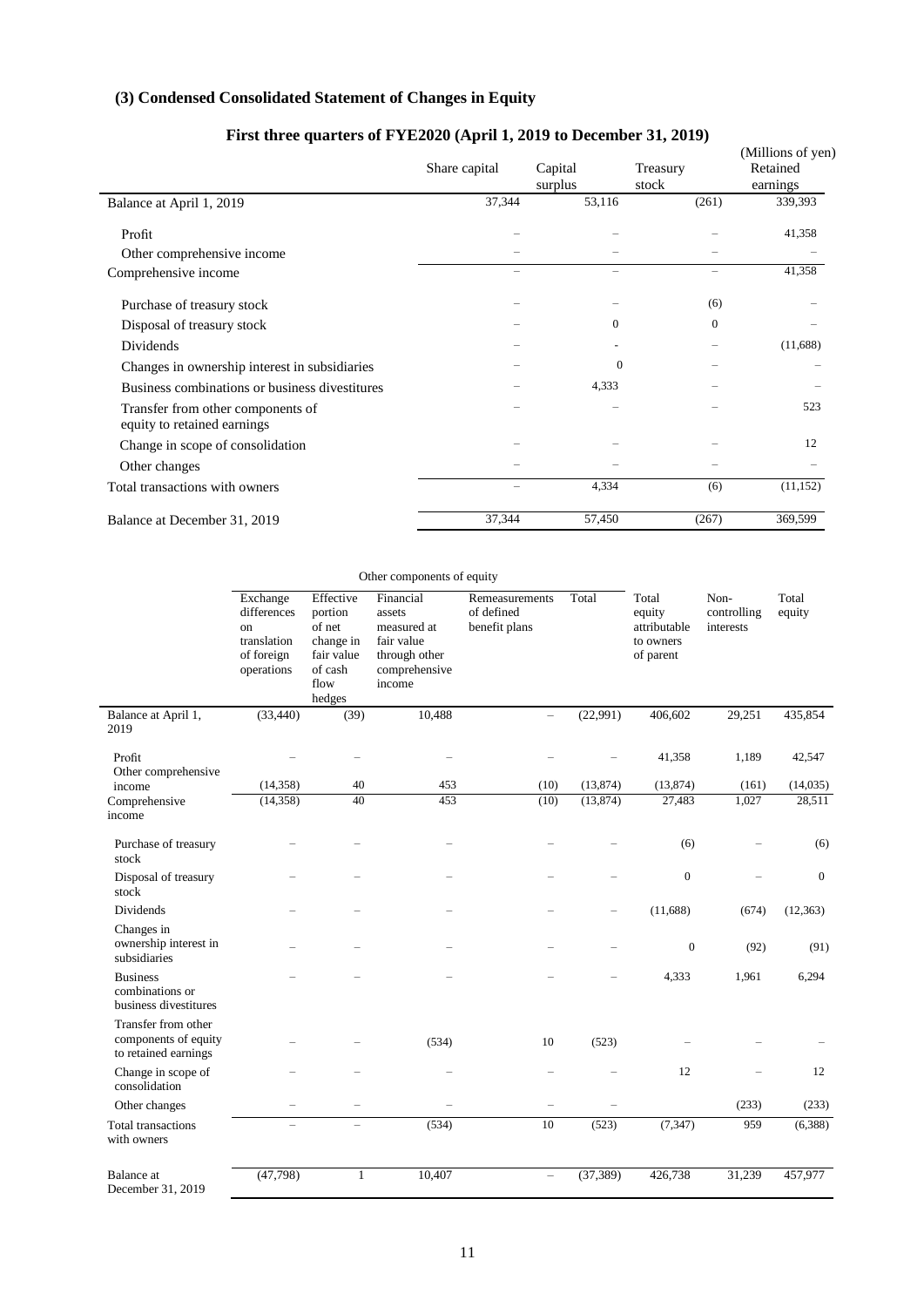| First three quarters of FYE2021 (April 1, 2020 to December 31, 2020) |  |  |
|----------------------------------------------------------------------|--|--|
|----------------------------------------------------------------------|--|--|

| Prist three quarters of Prist 2021 (April 1, 2020 to December 31, 2020) | Share capital | Capital surplus | Treasury stock | (Millions of yen)<br>Retained earnings |
|-------------------------------------------------------------------------|---------------|-----------------|----------------|----------------------------------------|
| Balance at April 1, 2020                                                | 37,344        | 56,387          | (268)          | 379,322                                |
| Profit<br>Other comprehensive income<br>Comprehensive income            |               |                 |                | 37,318<br>37,318                       |
|                                                                         |               |                 |                |                                        |
| Purchase of treasury stock                                              |               |                 | (3)            |                                        |
| Disposal of treasury stock                                              |               | $\mathbf{0}$    | $\mathbf{0}$   |                                        |
| Dividends                                                               |               |                 |                | (12, 121)                              |
| Changes in ownership interest in subsidiaries                           |               | (369)           |                |                                        |
| Business combinations or business divestitures                          |               |                 |                |                                        |
| Transfer from other components of<br>equity to retained earnings        |               |                 |                |                                        |
| Change in scope of consolidation                                        |               |                 |                | (110)                                  |
| Other changes                                                           |               |                 |                |                                        |
| Total transactions with owners                                          |               | (369)           | (3)            | (12, 231)                              |
| Balance at December 31, 2020                                            | 37,344        | 56,017          | (272)          | 404,410                                |

|                                                                     |                                                                          |                                                                                        | Other components of equity                                                                   |                                               |                          |                                                           |                                  |                     |
|---------------------------------------------------------------------|--------------------------------------------------------------------------|----------------------------------------------------------------------------------------|----------------------------------------------------------------------------------------------|-----------------------------------------------|--------------------------|-----------------------------------------------------------|----------------------------------|---------------------|
|                                                                     | Exchange<br>differences<br>on<br>translation<br>of foreign<br>operations | Effective<br>portion<br>of net<br>change in<br>fair value<br>of cash<br>flow<br>hedges | Financial<br>assets<br>measured at<br>fair value<br>through other<br>comprehensive<br>income | Remeasurements<br>of defined<br>benefit plans | Total                    | Total<br>equity<br>attributable<br>to owners<br>of parent | Non-<br>controlling<br>interests | Total<br>equity     |
| Balance at April 1,<br>2020                                         | (71, 170)                                                                | 19                                                                                     | 7,709                                                                                        |                                               | (63, 441)                | 409,344                                                   | 31,349                           | 440,693             |
| Profit<br>Other comprehensive<br>income                             | 22,020                                                                   | 126                                                                                    | 5,319                                                                                        | (17)                                          | 27,448                   | 37,318<br>27,448                                          | 956<br>307                       | 38,275<br>27,756    |
| Comprehensive income                                                | 22,020                                                                   | 126                                                                                    | 5,319                                                                                        | (17)                                          | 27,448                   | 64,767                                                    | 1,264                            | 66,032              |
| Purchase of treasury<br>stock                                       |                                                                          |                                                                                        |                                                                                              |                                               |                          | (3)                                                       |                                  | (3)                 |
| Disposal of treasury<br>stock                                       |                                                                          |                                                                                        |                                                                                              |                                               |                          | $\boldsymbol{0}$                                          |                                  | $\boldsymbol{0}$    |
| Dividends<br>Changes in<br>ownership interest in<br>subsidiaries    |                                                                          |                                                                                        |                                                                                              |                                               |                          | (12, 121)<br>(369)                                        | (555)<br>(2,716)                 | (12,677)<br>(3,086) |
| <b>Business</b><br>combinations or<br>business divestitures         |                                                                          |                                                                                        |                                                                                              |                                               |                          |                                                           | 54                               | 54                  |
| Transfer from other<br>components of equity<br>to retained earnings |                                                                          |                                                                                        | (18)                                                                                         | 17                                            | (1)                      |                                                           |                                  |                     |
| Change in scope<br>of consolidation                                 |                                                                          |                                                                                        | $\overline{\phantom{0}}$                                                                     |                                               | $\overline{\phantom{0}}$ | (110)                                                     | -                                | (110)               |
| Other changes                                                       |                                                                          |                                                                                        | $\overline{\phantom{0}}$                                                                     |                                               | $\overline{\phantom{0}}$ | $\overline{\phantom{0}}$                                  | 272                              | 272                 |
| <b>Total transactions</b><br>with owners                            |                                                                          | $\overline{\phantom{0}}$                                                               | (18)                                                                                         | 17                                            | (1)                      | (12,605)                                                  | (2,945)                          | (15,551)            |
| <b>Balance</b> at<br>December 31, 2020                              | (49, 149)                                                                | 146                                                                                    | 13,009                                                                                       | $\overline{\phantom{0}}$                      | (35,994)                 | 461,506                                                   | 29,667                           | 491,174             |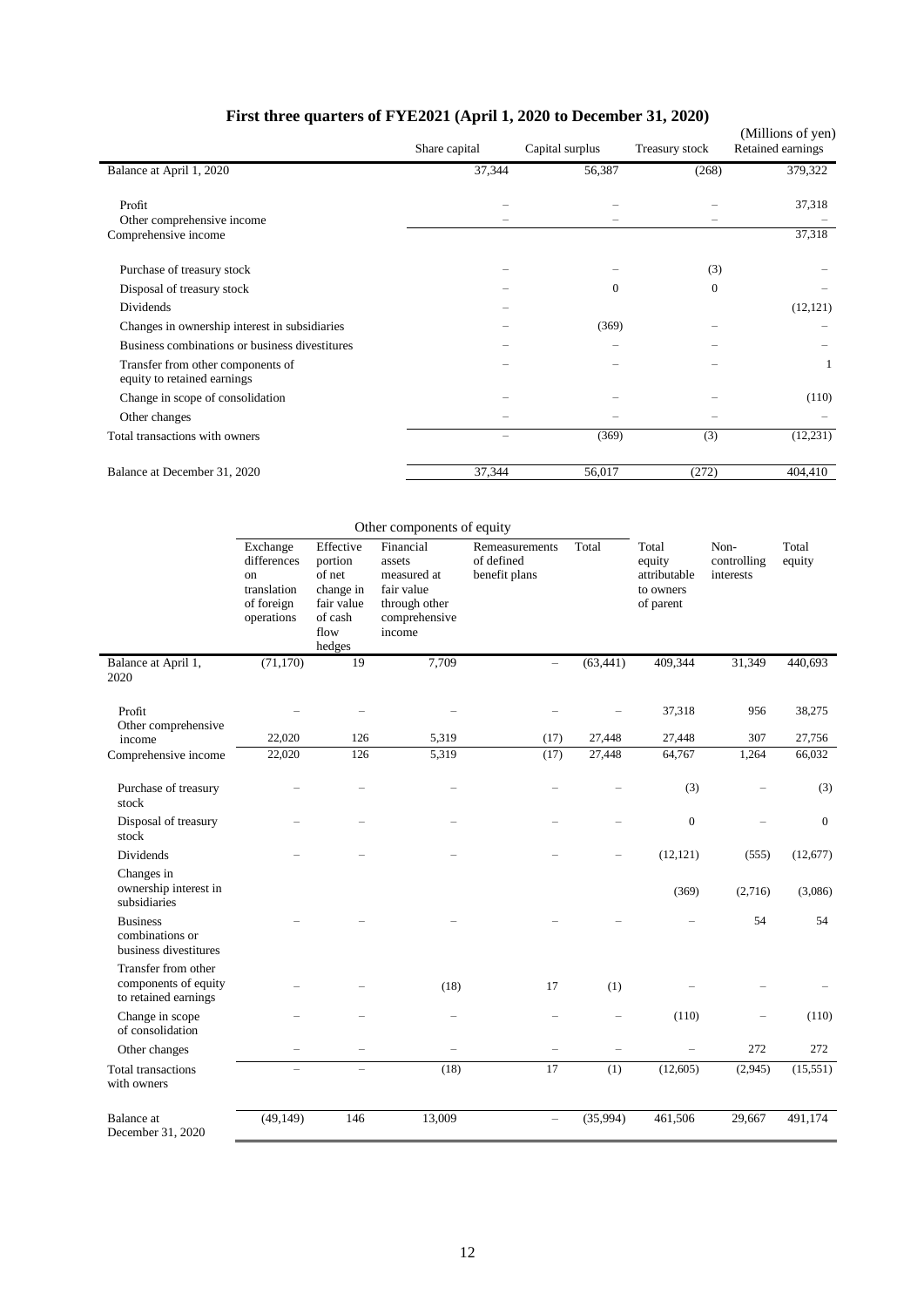<span id="page-12-0"></span>

| (4) Condensed Consolidated Statement of Cash Flows                                                  |                                    | (Millions of yen)                  |
|-----------------------------------------------------------------------------------------------------|------------------------------------|------------------------------------|
|                                                                                                     | Nine months ended<br>Dec. 31, 2019 | Nine months ended<br>Dec. 31, 2020 |
| Cash flow from operating activities                                                                 |                                    |                                    |
| Profit before income taxes                                                                          | 60,915                             | 54,721                             |
| Depreciation and amortization                                                                       | 63,073                             | 64,120                             |
| <b>Impairment</b> losses                                                                            | 1,931                              |                                    |
| Interest and dividends income                                                                       | (1,021)                            | (755)                              |
| Interest expenses                                                                                   | 10,713                             | 9,514                              |
| Share of (profit) loss of investments accounted for using the equity method                         | (2,228)                            | (4,171)                            |
| Loss (gain) on sales and retirement of property, plant and equipment, and<br>intangible assets      | (6,529)                            | (357)                              |
| (Increase) decrease in trade receivables                                                            | 10,849                             | 632                                |
| (Increase) decrease in inventories                                                                  | (7,166)                            | (6,698)                            |
| Increase (decrease) in trade payables                                                               | (11,953)                           | (4, 416)                           |
| (Increase) decrease in retirement benefit asset                                                     | (311)                              | (295)                              |
| Increase (decrease) in retirement benefit liabilities                                               | 683                                | 612                                |
| Other                                                                                               | 1,349                              | (3,319)                            |
| Subtotal                                                                                            | 120,305                            | 109,587                            |
| Interest receive                                                                                    | 168                                | 149                                |
| Dividends received                                                                                  | 4,850                              | 3,075                              |
| Interest paid                                                                                       | (9,183)                            | (8,743)                            |
| Income taxes refund (paid)                                                                          | (18, 863)                          | (15, 498)                          |
| Net cash provided by operating activities                                                           | 97,276                             | 88,569                             |
| Cash flow from investing activities                                                                 |                                    |                                    |
| Purchase of property, plant and equipment                                                           | (54, 389)                          | (43,865)                           |
| Proceeds from sale of property, plant and equipment                                                 | 8,135                              | 1,072                              |
| Purchase of investment                                                                              | (548)                              | (524)                              |
| Proceeds from sales and redemption of investments                                                   | 1,172                              | 38                                 |
| Payments for acquisition of subsidiaries                                                            |                                    | (119)                              |
| Proceeds from sales of subsidiaries                                                                 | 1,586                              |                                    |
| Other                                                                                               | (1,064)                            | (755)                              |
| Net cash used in investing activities                                                               | (45,107)                           | (44, 153)                          |
| Cash flow from financing activities                                                                 |                                    |                                    |
| Net increase (decrease) in short-term borrowings                                                    | (411,569)                          | (10,373)                           |
| Net increase (decrease) in commercial papers                                                        | 6,000                              | 4,000                              |
| Proceeds from long-term borrowings                                                                  | 386,617                            | 52,308                             |
| Repayment of long-term borrowings                                                                   | (48, 733)                          | (76,000)                           |
| Proceeds from issuance of bonds                                                                     | 49,736                             |                                    |
| Repayments of lease obligations                                                                     | (6,349)                            | (6,485)                            |
| Purchases of investments in subsidiaries not resulting in change in scope of<br>consolidation       | (43)                               | (2,830)                            |
| Dividends paid                                                                                      | (11,688)                           | (12, 121)                          |
| Dividends paid to non-controlling interests                                                         | (674)                              | (555)                              |
| Other                                                                                               | (0)                                | 35                                 |
| Net cash used in financing activities                                                               | (36,706)                           | (52,021)                           |
| Effect of exchange rate changes on cash and cash equivalents                                        | (1, 332)                           | 3,252                              |
| Net increase (decrease) in cash and cash equivalents                                                | 14,130                             | (4,353)                            |
| Balance of cash and cash equivalents at beginning of fiscal year                                    | 59,620                             | 100,005                            |
| Increase (decrease) in cash and cash equivalents resulting from<br>change of scope of consolidation | 41                                 |                                    |
| Increase in cash and cash equivalents resulting from merger                                         |                                    | 19                                 |
| Balance of cash and cash equivalents at end of fiscal year                                          | 73,791                             | 95,670                             |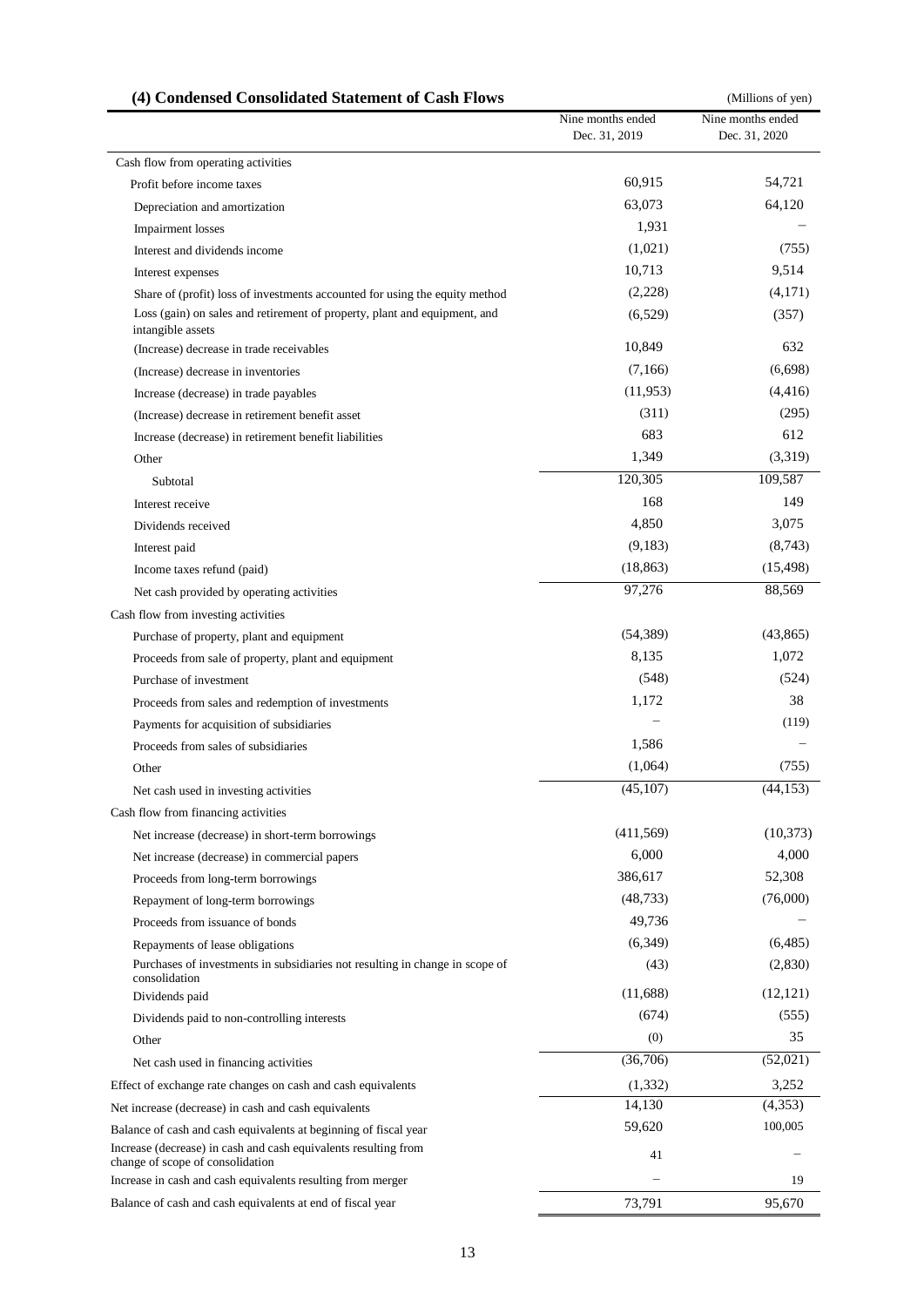# <span id="page-13-1"></span><span id="page-13-0"></span>**(5) Notes to the Condensed Consolidated Financial Statements**

**(Note regarding going concern assumption)**

Not applicable.

## <span id="page-13-2"></span>**(Segment information)**

## **1) Outline of reportable segments**

The NSHD Group's reportable segments are components of the NSHD Group about which separate financial information is available and which are evaluated regularly by the Board of Directors in deciding how to allocate management resources and in assessing performance. No grouping of operating segments has been carried out for reporting purposes.

The NSHD Group conducts gas businesses in Japan and overseas, mainly for customers in the steel, chemical and electronics industries, and has built production and sales structures for its main products in Japan, the United States, Europe, and Asia & Oceania. In addition, the NSHD Group conducts the manufacture and sales business of housewares such as stainless steel vacuum bottles. Therefore, the Company has established the following five reportable segments: Gas Business in Japan, Gas Business in the United States, Gas Business in Europe, Gas Business in Asia & Oceania, and Thermos Business.

The principal products and services included in the five reportable segments are shown in the table below.

| Reportable segment                          | Main products and services                                                                                                                                                                                                                   |  |  |  |  |
|---------------------------------------------|----------------------------------------------------------------------------------------------------------------------------------------------------------------------------------------------------------------------------------------------|--|--|--|--|
| Gas Business in Japan                       | Oxygen, nitrogen, argon, carbon dioxide, helium, hydrogen, acetylene, gas-                                                                                                                                                                   |  |  |  |  |
| <b>Gas Business</b><br>in the United States | related equipment, specialty gases (electronic materials gases, pure gases, etc.),<br>electronics-related equipment and installation, semiconductor manufacturing<br>equipment, cutting and welding equipment, welding materials, plants and |  |  |  |  |
| Gas Business in Europe                      |                                                                                                                                                                                                                                              |  |  |  |  |
| <b>Gas Business</b><br>in Asia & Oceania    | machinery, liquid petroleum gas (LPG) and related equipment, medical-use<br>gases (oxygen, nitrous oxide, etc.), medical equipment, stable isotopes                                                                                          |  |  |  |  |
| <b>Thermos Business</b>                     | Housewares                                                                                                                                                                                                                                   |  |  |  |  |

The accounting methods adopted for the reported operating segments are the same as the methods adopted to prepare the consolidated financial statements. Revenue from inter-segment transactions and transfers is based primarily on prevailing market prices.

## **2) Figures of revenue and income (loss) by reportable segment**

## **First Three Quarters, FYE2020 (April 1, 2019 – December 31, 2019)**

|                                                              |                             |                                                   | Reportable segment           |                                         |                                   |         | Amounts on                   |                                                |
|--------------------------------------------------------------|-----------------------------|---------------------------------------------------|------------------------------|-----------------------------------------|-----------------------------------|---------|------------------------------|------------------------------------------------|
|                                                              | Gas<br>Business in<br>Japan | Gas<br>Business in<br>the United<br><b>States</b> | Gas<br>Business in<br>Europe | Gas<br>Business in<br>Asia &<br>Oceania | <b>Thermos</b><br><b>Business</b> | Total   | Adjust-<br>ments<br>(Note 1) | the<br>Consolidated<br>Statements of<br>Income |
| Revenue                                                      |                             |                                                   |                              |                                         |                                   |         |                              |                                                |
| Revenue to external<br>customers                             | 260,257                     | 148,840                                           | 125,307                      | 79,161                                  | 19,869                            | 633,435 |                              | 633,435                                        |
| Revenue from inter-<br>segment transactions<br>and transfers | 7,447                       | 11,970                                            | 82                           | 2,319                                   | 20                                | 21,840  | (21, 840)                    |                                                |
| Total                                                        | 267,704                     | 160,811                                           | 125,390                      | 81,480                                  | 19,889                            | 655,276 | (21, 840)                    | 633,435                                        |
| Segment income<br>(Note 2)                                   | 19,972                      | 16,779                                            | 19,212                       | 8,148                                   | 6,060                             | 70,173  | (1,922)                      | 68,251                                         |

 $(\Psi \text{ million})$ 

Notes: 1. The (¥1,922) million negative adjustment for segment income is comprised of (¥465) million of intersegment eliminations and companywide expenses of (¥1,457) million that were not allocated to any particular reportable segment. These companywide expenses related principally to basic research expenses that were not allocated to a particular reportable segment.

2. Segment income represents core operating income, which is calculated as operating income excluding certain gains or losses attributable to non-recurring factors (non-recurring items).